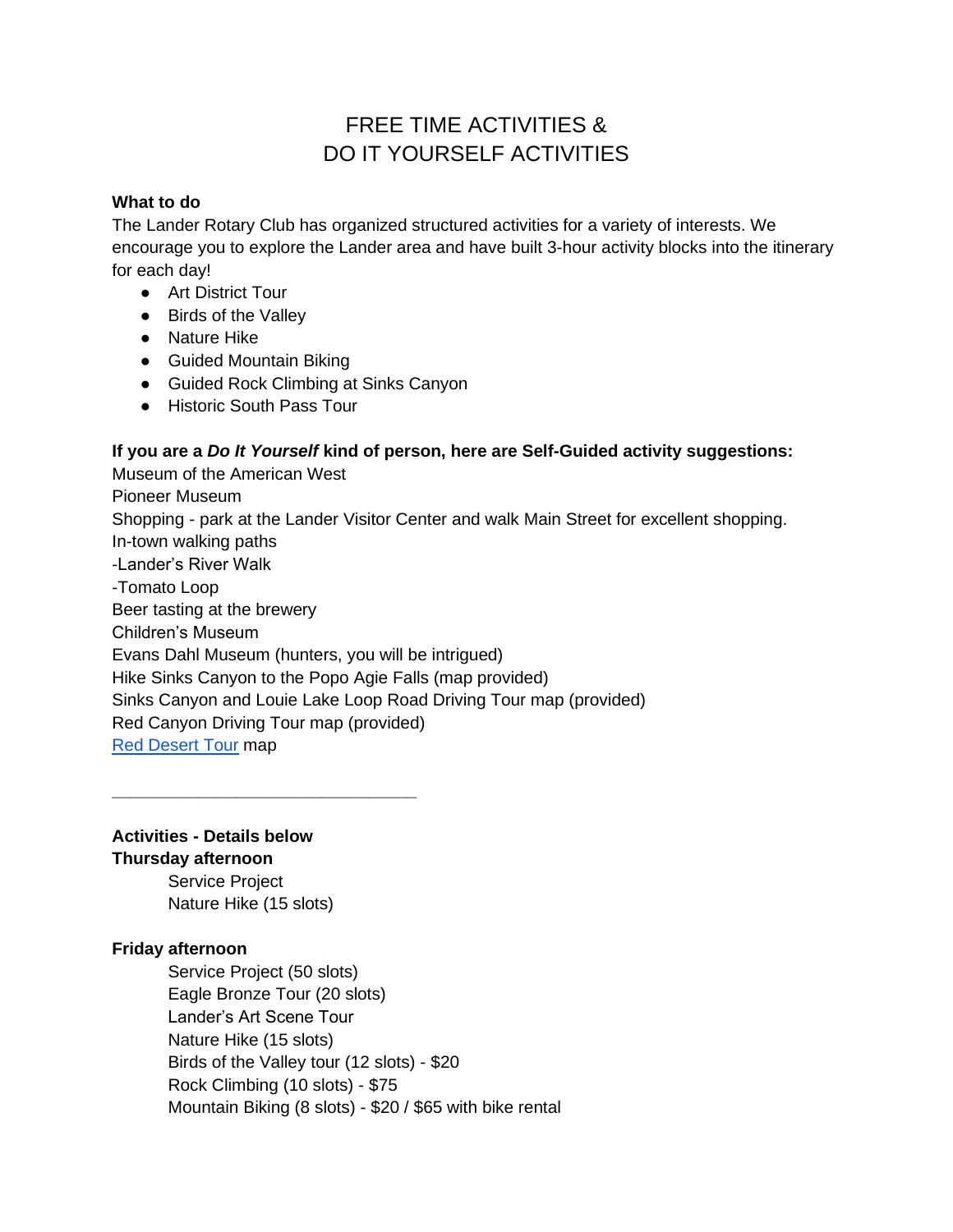South Pass Mine Tour (35 slots) - \$20

#### **Saturday afternoon**

Service Project Screen Printing Class - two 1-hours classes - (5 people per hour) \$35 Nature Hike (15 Slots) Birds of the Valley tour (12 slots) - \$20 Rock Climbing (10 slots) - \$75 Mountain Biking (8 slots) - \$20 / \$65 with bike rental South Pass Mine Tour (35 slots) - \$20

## **Lander's Art Scene: At the Confluence of Culture and Style**

Get behind the scenes of Lander's vibrant and diverse art world. Enjoy artwork spanning the Western canon from traditional wildlife motifs and works by local Native American artists, to contemporary screen printing. Tour the private studios of some of Lander's most talented artists. This is the ultimate tour for art enthusiasts, eager shoppers, and anyone interested in the unique cultural artistic landscape of Lander, Wyoming. The tour will cover a three block radius of Lander's downtown area and guests will be provided a comprehensive map of additional points of interest.

Gain a unique insider's perspective of the Lander art scene from anthropologist and former Lander Art Center Director, Stacy Stebner.

Friday: June 10, 2022: 2-4 pm, Eagle Bronze Tour Up to 20, If we have more than 20 we can schedule a second staggered tour Meet at Foundry parking lot: 130 Poppy St., Lander, WY 82520

Take a tour of Eagle Bronze; a world-renowned foundry producing bronze sculpture and stainless steel fine art since 1985. See small and large scale sculptures in all stages of production for both local clients and buyers abroad. Some local works of public art include a grizzly bear near the [Museum of the American West,](http://museumoftheamericanwest.com/) a pronghorn by the One Shot Antelope Hunt headquarters, and the tiger in front of Lander Valley High School.

See article by MJ Clark featured in Wind River Country for more information on Eagle Bronze and the casting process: [Wind River Country Article](https://windriver.org/eagle-bronze-lander-wyoming/)

Saturday: June 10, 2022: 2-4 pm Lander Art District Tour No limit to numbers Meet at Snow Deep Design, 290 Washakie St., Lander, WY 82520

Get behind the scenes of Lander's vibrant and diverse art world. Enjoy artwork spanning the Western canon from traditional wildlife motifs and works by local Native American artists, to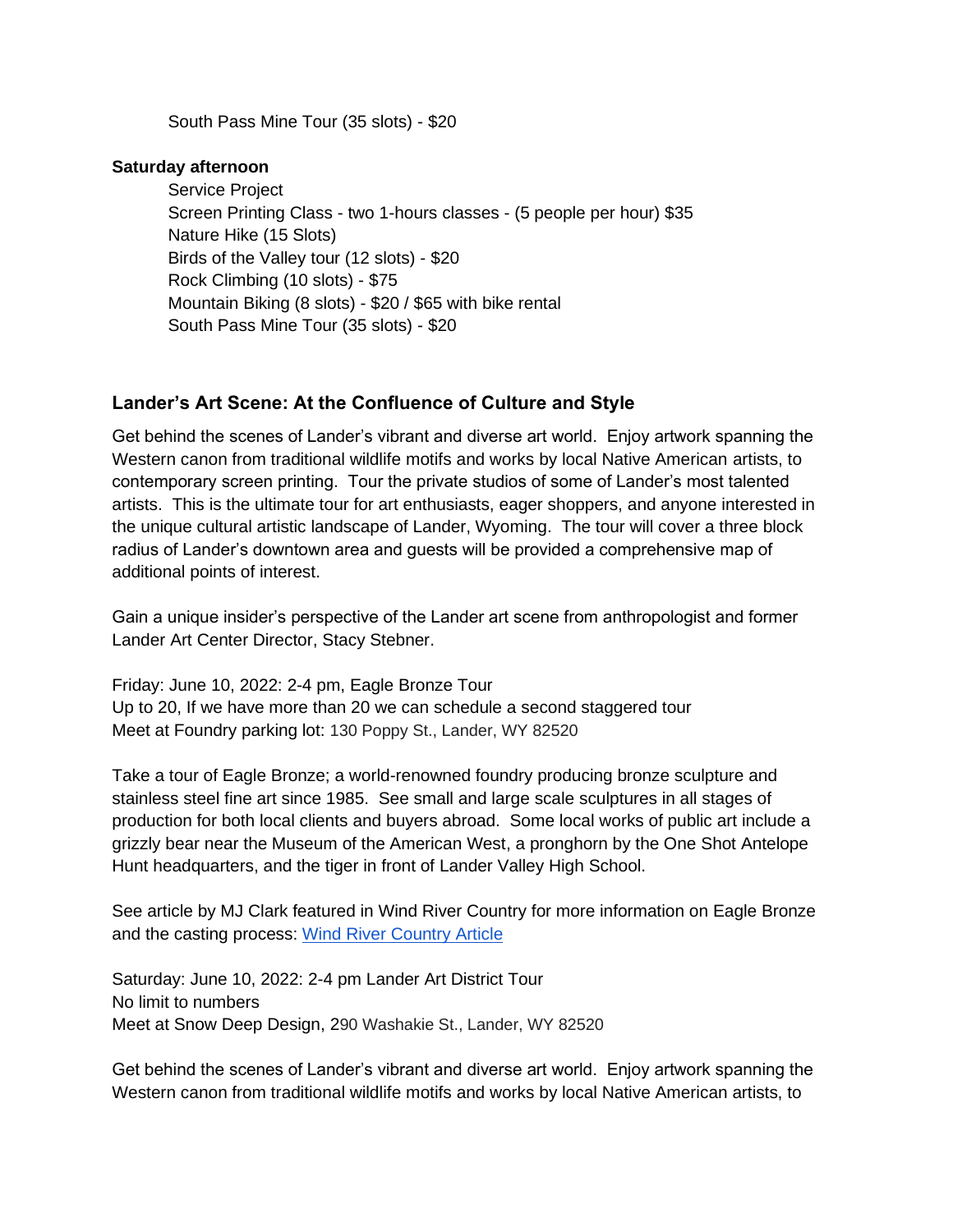contemporary screen printing. Tour the private studios of some of Lander's most talented artists. This is the ultimate tour for art enthusiasts, eager shoppers, and anyone interested in the unique cultural artistic landscape of Lander, Wyoming. The tour will cover a three block radius of Lander's downtown area and guests will be provided a comprehensive map of additional points of interest.

Gain a unique insider's perspective of the Lander art scene from anthropologist and former Lander Art Center Director, Stacy Stebner.

- Gallery/Museum list & location sheets will be passed out to include additional locations and POIs.
- 1. Snow Deep Designs (parking) Dannine will do a demo
- 2. Lander Art Center
- 3. Sweetwater Studio Nancy Ebbert, Noelle Weimann van Dijk, Jenny Reeves Johnson (on board - artists working and available for questions)
- 4. Alchemy: An Artists' Cooperative plus studio tours upstairs with artists & Lori Hunter, Lander Art District
- 5. Rebound: The Art of Repurposing
- 6. Lander Bake Shop final stop, exhibition featuring work by local Native American artists, hopefully Colleen Friday and Talissa Abeyta will be working on mural. May invite Al Hubbard to join the exhibition.

Saturday: June 11, 2022: 2-4pm

Meet at Snow Deep Design, 290 Washakie St., Lander, WY 82520 5 people max per hour, 2 sessions and can attend both sessions.

Learn the art of screen printing from a Master Printer, Dannine Donaho at Snow Deep Designs

Choose from an assortment of Dannine's designs and learn how to screen print onto card stock or a tee shirt.

Screen Printing Class 2 classes 2 pm Print Cards Class (for one hour) 3 pm Print a T-shirt Class (for one hour) \$35 each hour/class includes paper or t-shirt

Designs will pertain to summer in Wyoming

## **Nature Hike**

Hike and explore one of Lander's many public lands with views into the high country and across the valley.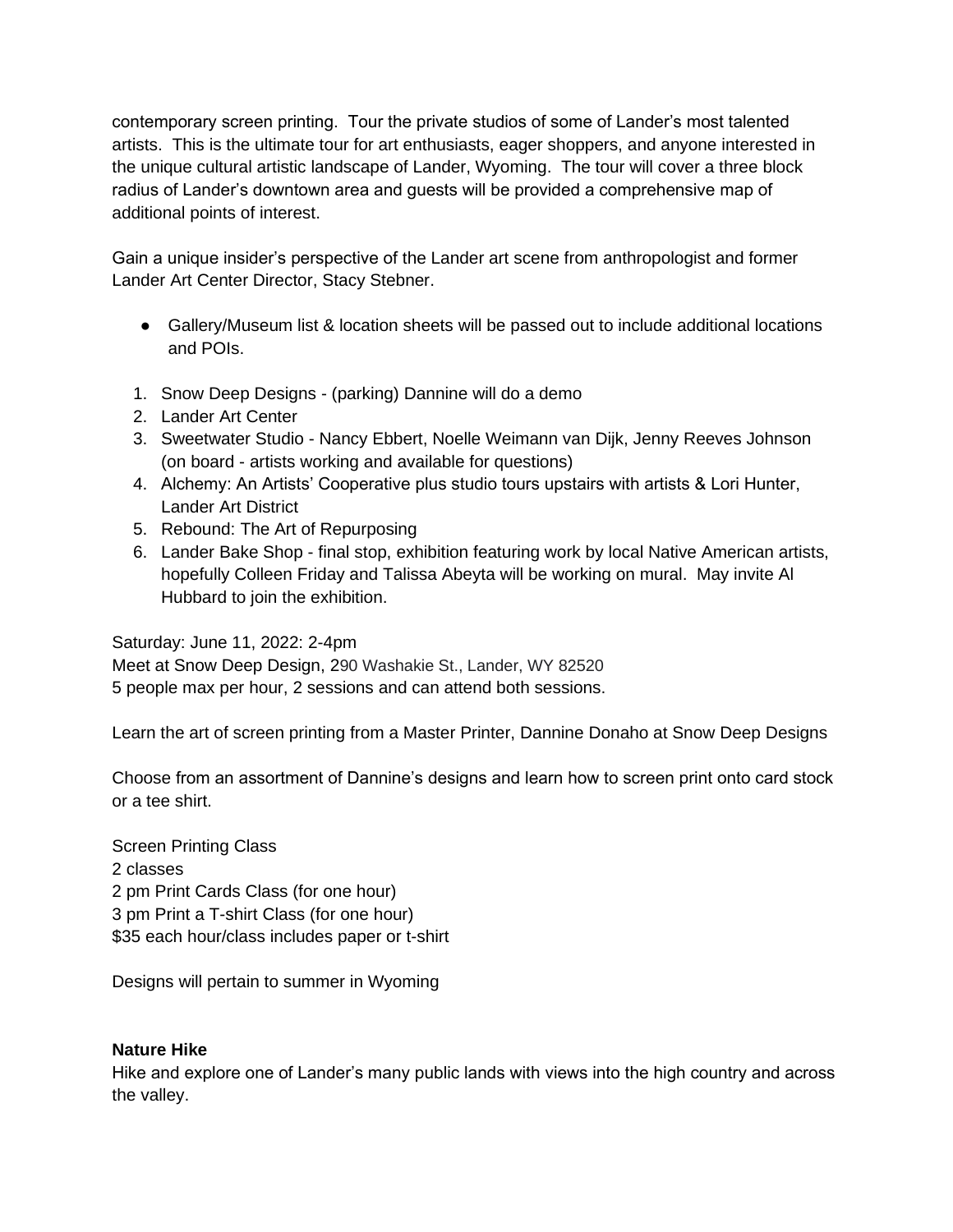Central Wyoming College's Alpine Science Institute is situated at a geographic crossroad, separating lush river valley and geologic transition zone at the mouth of Sinks Canyon, the local entrance to the southern end of the Wind River mountain range.

The short hike will introduce you to the Popo Agie River (don't worry, we'll teach you how to pronounce it), hike the red rock sandstone zone to a ridge that provides excellent views of Sinks Canyon and a peek at the most remote mountain range in the lower 48. Local naturalists will explain the geology of the area, as well as local flora and general ecology. As the trail dips down to lush pasture, the group will meet a representative from the CWC Farm program for a tour of the orchard and Farm Incubator facilities. The approximately 3 mile walk is entirely on trail and is rated easy.

Sinks Canyon has developed mountain bike trails too. This is a nice place to take a ride across the pasture and up along the sandstone.

## **Birds of the Valley**

Tour our local Raptor Center to meet some rescue large birds and birds in residence. Game and Fish biologist Frank Stelter along with other active birders will introduce native birds that frequent our area, as well as those that are annual residents. Visit wetland areas to glass seasonal birds.

## **Mountain Biking**

Local mountain and gravel bike connoisseur Mike Dicken, also a long-time employee of Gannett Peak Sports and owner of Wind River Shuttle, will lead mountain bike excursions at [Johnny](https://www.blm.gov/programs/recreation/mountainbike/johny-behind-the-rocks)  [Behind the Rocks,](https://www.blm.gov/programs/recreation/mountainbike/johny-behind-the-rocks) managed by the Bureau of Land Management. Lander's go-to local trails especially good for winter, spring and fall outings, JBR is a beautiful landscape featuring soft white sand, juniper hills and glorious views up towards Wind River Peak, the highest peak in the southern Winds. Bikes are provided for all participants. If you have your own and want to bring it, simply let us know!

## **Rock Climbing**

The Lander area hosts one of the largest North American concentrations of Dolomite Limestone and has become a world-class destination for Rock Climbers. In fact, we boast the longest running Climber's Festivals in the world every July! Wind River Climbing guides work with climbers of all levels of experience. If you're a climber and have never seen Sinks Canyon, you don't want to miss this one!

Wind River Climbing Guides Becca and Kyle are Certified guides who offer professional and experienced instruction. All equipment is provided, no experience necessary. Open to ages 5 and up. Simply meet them at the Sinks Canyon "Main Wall" parking area ~15 minutes from Downtown Lander.

## **South Pass Mine Tour**